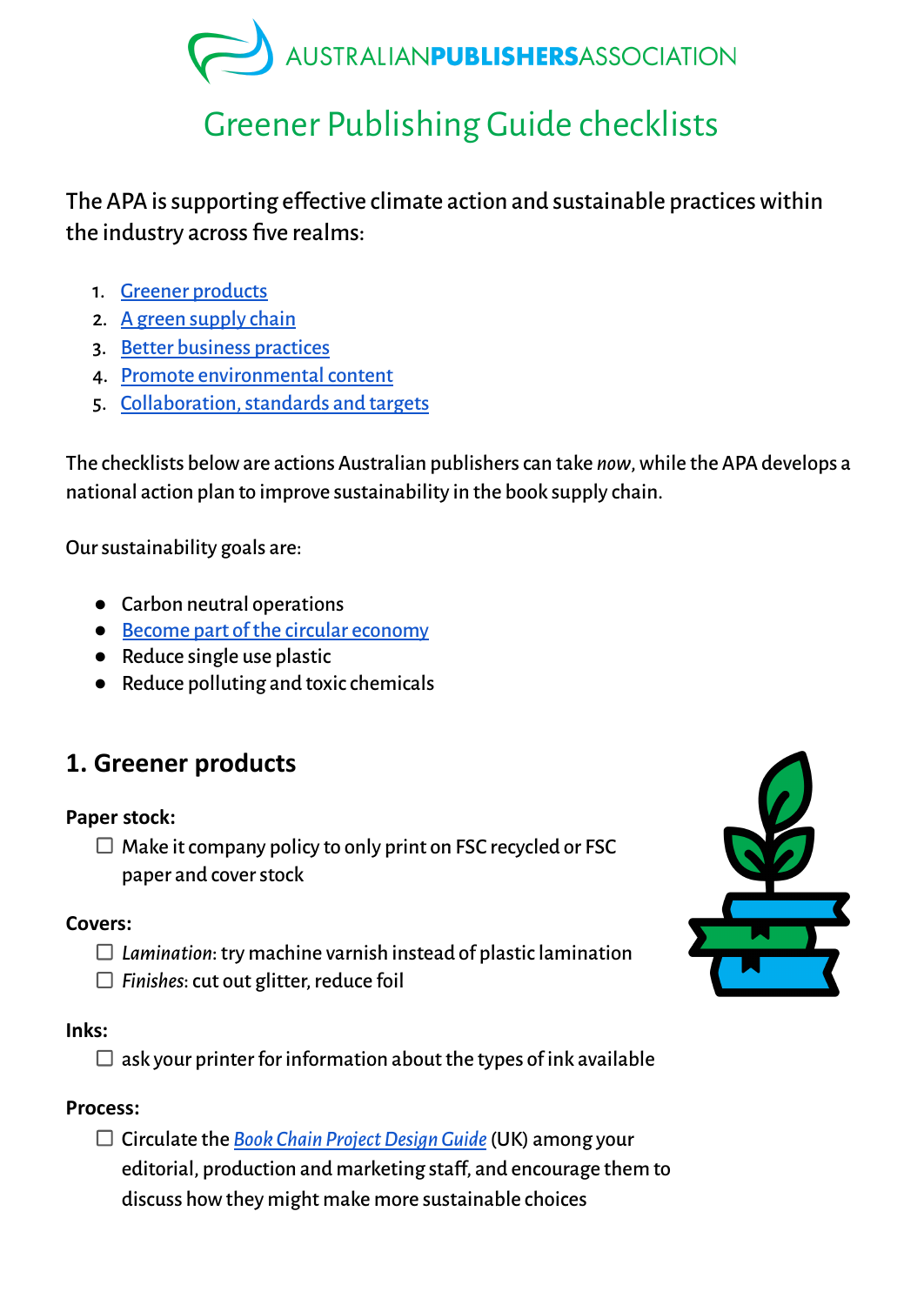## **2. A green supply chain**

#### **Paper & Printing:**

- $\Box$  *Paper profiles:* Ask your printer for the 'paper profile' of the paperstocks you regularly use and available alternatives: select paperwith lower embedded carbon emissions.
- $\Box$  *Print runs:* Aim to hold print quantities to only what's really needed, to minimise pulping unwanted stock.



#### **Shipping & Freight:**

- *Freightin and out*: Ask yourclearing agent and outbound freightcompany (or distributor) fortheir plan to move away from fossil fuel-based transport of your books.
- $\Box$  *Shipping*: Print locally where you can, to avoid shipping books long distances.
- $\Box$  Reduce single use plastic in packaging: Find alternatives to shrink wrap in book bundles and on printer pallets (e.g., plastics with a high proportion of recycled plastic, or cartons with metal straps).

#### **Marketing & promotion:**

- *Advances and proofcopies*: Minimise printed advances and proofcopies; offer digital comps; ask printer to pack small parcels in paper or cardboard for batch delivery
- *Printedmarketingmaterials*: Seek alternativesto high volume printed marketing materials.
- *Plasticmerch*: Avoid plastic merch;try bamboo,cork, jute,corn,cotton
- *Plasticlamination*: Avoid plasticlamination on printed promotional material;try a water-based coating.
- *Mailings*: Avoid large promotional mailings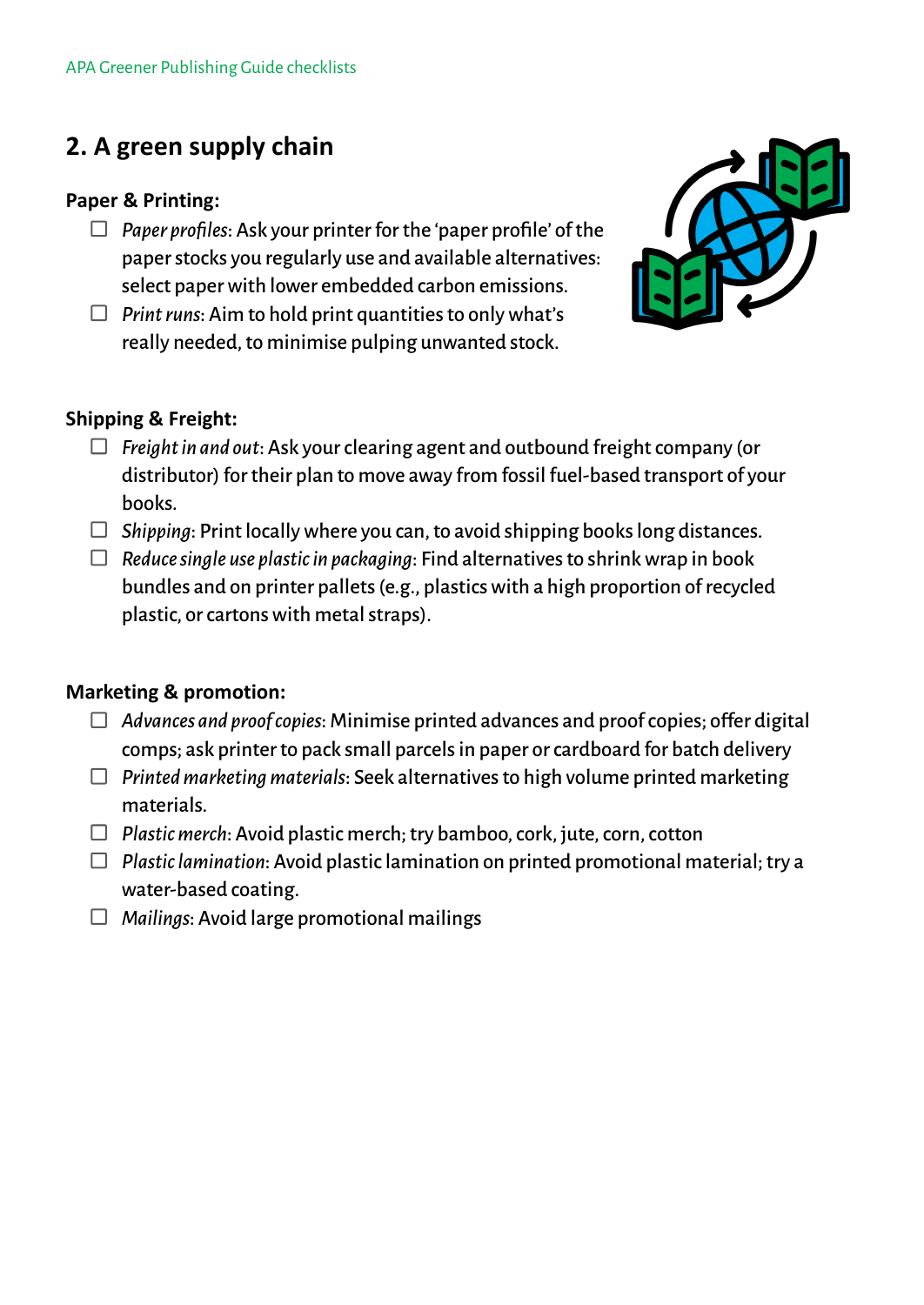

## **3. Better business practices**

#### **Energy use:**

- $\Box$  Electricity: switch to 100% renewable electricity in the office
- $\Box$  Aircon: select energy efficient settings
- $\Box$  Lighting: switch all office lights to energy-saving LED
- *Kitchen Zip taps*: adjustto 'sleep' outside office hoursto save energy

#### **Travel, meetings & events:**

- $\Box$  Offer work from home as ongoing option; reduce general business travel
- $\Box$  Install EV charging points in company carpark and have hybrid or EV for company cars
- $\Box$  Provide parking spaces for staff bicycles
- $\Box$  Select carbon free courier/delivery options
- $\Box$  Use video conferencing to reduce travel, and for major events like sales conferences or author talks try Hybrid Immersive Experience style virtual events
- $\Box$  Find alternatives for single use plastic plates, glasses, cups, cutlery when catering events

#### **Materials:**

- $\Box$  Office paper: select recycled or FSC for printer paper, toilet paper, kitchen towels, hand towels in bathroom, tissues
- *Packaging*: use padded bags made from recycled paper and corn starch packaging peanuts; avoid bubblewrap and non-compostable packaging peanuts;re-use book cartons

#### **Reducing waste & recycling:**

- $\Box$  Recycle: paper, glass, soft and hard plastic
- $\Box$  *Compost*: office food waste (there are commercial collection services)
- *Kitchen supplies*: biodegradable, lowscent detergents; biodegradable dishcloths; compostable clingwrap and bin liners(not'biodegradable'); plastic-free teabags ortea leaves; ground coffee for plungers rather than coffee pods

#### **Chemical use:**

- *Bathroomsupplies*: biodegradable, lowscent handwash
- $\Box$  Cleaning *supplies*: biodegradable, low scent cleaning fluids

#### **Superannuation:**

 $\Box$  Select a superannuation partner with a credible sustainable investment policy (ESG)